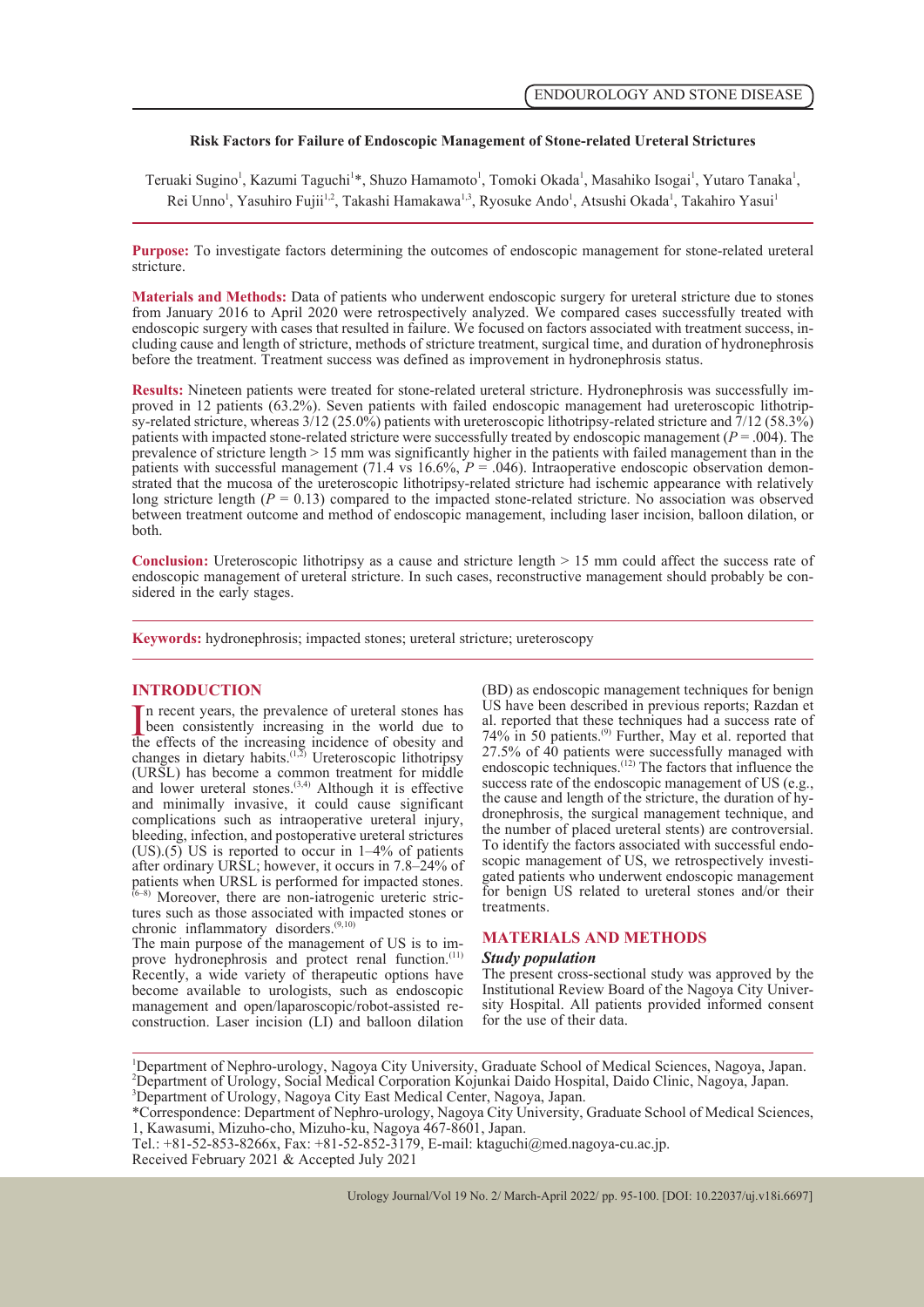| Factor                                                     | Overall $(n = 19)$ | Failure ( $n = 7$ ) | Success $(n = 12)$ | $P$ value <sup>b</sup> |
|------------------------------------------------------------|--------------------|---------------------|--------------------|------------------------|
| Age (years)a                                               | 69 [58, 73]        | 71.5 [58.0, 75.3]   | 60.0 [58.0, 66.0]  | 0.253                  |
| <b>Sex</b>                                                 |                    |                     |                    |                        |
| Male                                                       | $12(63.2\%)$       | $3(42.9\%)$         | $9(75.0\%)$        | 0.326                  |
| Female                                                     | $7(36.8\%)$        | $4(57.1\%)$         | $3(25.0\%)$        |                        |
| BMI $(kg/m2)$ a                                            | 24 [21, 26.9]      | 25.0 [24.0, 26.9]   | 23.5 [20.8, 26.5]  | 0.611                  |
| Preoperative hydronephrosis                                |                    |                     |                    |                        |
| Grade 1                                                    | $3(15.8\%)$        | $0(0.0\%)$          | $3(25.0\%)$        | 0.61                   |
| Grade 2                                                    | $5(26.3\%)$        | $2(28.6\%)$         | $3(25.0\%)$        |                        |
| Grade 3                                                    | $5(26.3\%)$        | $2(28.6\%)$         | $3(25.0\%)$        |                        |
| Grade 4                                                    | $6(31.6\%)$        | $3(42.9\%)$         | $3(25.0\%)$        |                        |
| Duration of hydronephrosis before                          | $4.0$ [2.5, 5.5]   | $5.0$ [3.5, 5.0]    | 4.0 $[2.0, 7.5]$   | 0.898                  |
| surgery (months) <sup>a</sup>                              |                    |                     |                    |                        |
| Laterality                                                 |                    |                     |                    |                        |
| Right                                                      | $11(57.9\%)$       | $3(42.9\%)$         | $8(66.7\%)$        | 0.38                   |
| Left                                                       | $8(42.1\%)$        | $4(57.1\%)$         | $4(33.3\%)$        |                        |
| Location                                                   |                    |                     |                    |                        |
| Proximal                                                   | $7(36.8\%)$        | $2(28.6\%)$         | $6(50.0\%)$        | 0.63                   |
| Distal                                                     | $12(63.2\%)$       | $5(71.4\%)$         | $6(50.0\%)$        |                        |
| Cause of stricture                                         |                    |                     |                    |                        |
| <b>URSL</b>                                                | $10(52.6\%)$       | $7(100\%)$          | $3(25.0\%)$        | 0.004                  |
| Impacted stone                                             | $7(36.8\%)$        | $0(0.0\%)$          | $7(58.3\%)$        |                        |
| Other                                                      | $2(10.6\%)$        | $0(0.0\%)$          | 2(16.7%)           |                        |
| Length of stricture $(> 15$ mm)                            | $7(36.8\%)$        | $5(71.4\%)$         | $2(16.6\%)$        | 0.045                  |
| Prestenting                                                | $5(26.3\%)$        | $0(0.0\%)$          | 5(41.7%)           | 0.106                  |
| Surgical time (min) <sup>a</sup>                           | 71.0 [64.5, 93.5]  | 69.0 [64.5, 83.5]   | 76.0 [63.8, 95.0]  | 0.554                  |
| Endoscopic management                                      |                    |                     |                    |                        |
| Laser incision (LI) and balloon dilation (BD)              | $8(42.1\%)$        | $4(57.1\%)$         | $4(33.3\%)$        | 0.481                  |
| LI                                                         | $2(10.6\%)$        | $0(0.0\%)$          | $2(16.6\%)$        |                        |
| <b>BD</b>                                                  | $3(15.8\%)$        | $0(0.0\%)$          | $3(25.0\%)$        |                        |
| Drainage                                                   |                    |                     |                    |                        |
| Single stent                                               | $8(42.1\%)$        | $1(14.3\%)$         | $7(58.3\%)$        | 0.12                   |
| Double stents                                              | $9(47.3\%)$        | $4(57.1\%)$         | 5(41.7%)           |                        |
| Nephrostomy tube                                           | $1(5.3\%)$         | $1(14.3\%)$         | $0(0.0\%)$         |                        |
| Duration of the post-surgery follow-up (days) <sup>a</sup> | 654 546, 1134.5]   | 618[516.5, 652]     | 563[877.5, 1304]   | 0.384                  |

| <b>Table 1.</b> Patient characteristics, surgical data, and treatment classifications (success or failure) |  |  |  |
|------------------------------------------------------------------------------------------------------------|--|--|--|
|------------------------------------------------------------------------------------------------------------|--|--|--|

**Abbreviations:** BMI, body mass index; URSL, ureteroscopic lithotripsy; LI, laser incision; BD, balloon dilation aMedian [25%, 75% interquartile range].

bComparison between the failure and success groups

Patients who underwent endoscopic management for US between January 2016 and April 2020 were analyzed. These patients were referred to our hospital for endoscopic management of ureteral stricture due to impacted stones or postoperative complications after laser ureteric lithotripsy. They underwent LI and/or BD management and one or two ureteral stents or a nephrosto-<br>my catheter were placed at the end of the surgery. Pa-<br>tients with a solitary kidney, urinary diversion, poorly controlled diabetes, and those who were pregnant were excluded from this study. We obtained patients' demographics, such as sex, age, and body mass index (BMI), from the medical records. Additionally, the laterality, location, cause, and length of the US, as well as the status of hydronephrosis were also captured. The US related to URSL was defined as follows: US with damage caused by either the laser or access sheath during URSL, which was not detected during previous surgery. In contrast, the US related to an impacted stone was de-<br>fined as follows: US following stone impaction without<br>damage caused by either the laser or access sheath during URSL, which was detected during previous surgery. Regarding hydronephrosis, Grade  $\overline{0}$  hydronephrosis was defined as no swelling of the renal pelvis or calyx, Grade 1 as swelling of the renal pelvis, Grade 2 as swelling of the renal calyx, Grade  $\overline{3}$  as swelling of the renal pelvis and calyx, and Grade 4 as swelling of the renal pelvis and calyx with bending of the ureter. Surgical parameters, including surgical time, and suc- cess or failure of treatment were analyzed. Success of treatment was defined as improvement in the status of

hydronephrosis examined by either ultrasonography or computed tomography conducted 3 months after removing the ureteral stents. The urine flow through the treated ureter was confirmed by retrograde pyelography when the ureteral stents were removed.

### Surgical techniques

All patients were placed under general anesthesia, and the operation was performed in the lithotomy position. firmed using retrograde ureteropyelography. A 6.0 Fr semi-rigid ureteroscope (Olympus, Tokyo, Japan) was inserted and used to observe the stricture site. Then, we inserted a 0.035-inch hydrophilic guide wire through the stricture site. BD was conducted when the diameter of the stricture allowed the insertion of the URO MAX Ultra™ before inflation; otherwise, LI was performed instead. In contrast, both procedures were conducted with mucosal findings of rigid appearance. As for the LI procedure, we cut the mucosa and muscular layer of the stricture site (including 5 mm before and after) using a 272 μm fiber (Cyber Ho, Quanta system, Milan, Italy) ter. The energy setting was 6.0 W (1.0 J  $\times$  6 Hz) and the incision was conducted using the 'Soft Tissues' mode. For the BD, we dilated the ureteral lumen up to 15 Fr using a balloon catheter (URO MAX Ultra<sup>TM</sup>; Boston Scientific Japan, Tokyo, Japan). One or two double-J ureteral stents (4.7 or 6.0 Fr, INLAY OPTIMA™, BD, Franklin Lakes, NJ and 4.8 Fr, Tria™, Boston Scien- tific, Marlborough, MA), chosen by the main operator, were placed into the ureter at the end of procedures.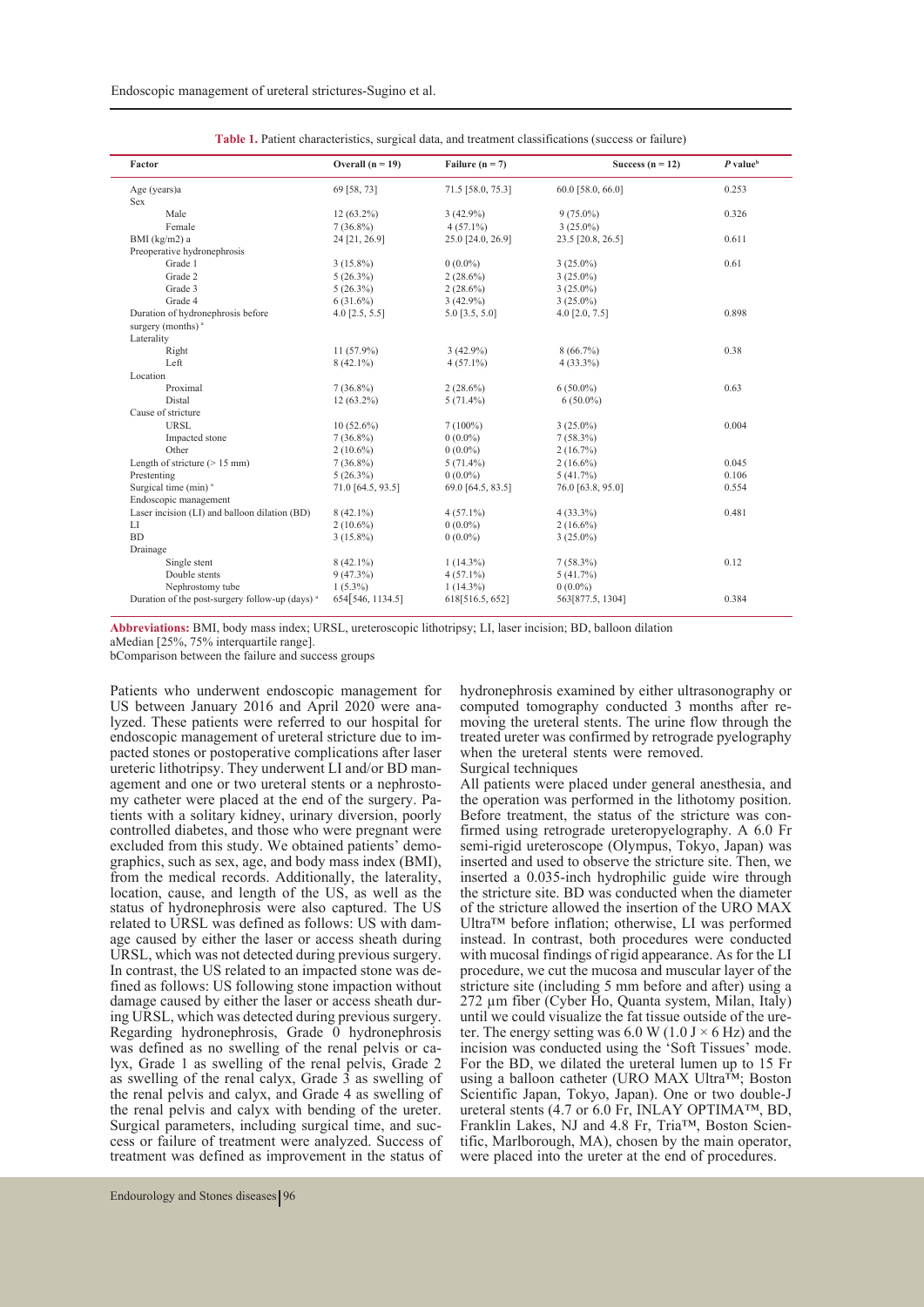

 $(B)$ 





Figure 1. (A) Findings from ureteroscopy of URSL-related US. The ureteral mucosa appeared white and poor blood vessels were observed. (B) Findings from ureteroscopy of impacted stone-related US. Relatively normal blood ves URSL, ureteroscopic lithotripsy; US, ureteral stricture

#### *Statistical analysis*

Non-normally distributed variables are expressed as medians (25%, 75% interquartile range). Categorical variables are presented as frequencies (percentages). Data were analyzed using EZR for R (R project 3.6.3, R Foundation for Statistical Computing, Vienna, Austria) (13). To compare the patients with failed or successful management and the factors associated with the cause of US, the Fisher's exact test and Mann-Whitney *U*  tests were used. The correlation coefficient between the length of US and perioperative parameters was comput- ed using Spearman's rank correlation coefficient.

#### **RESULTS**

A total of 19 patients were identified as having under- gone endoscopic treatment for US after laser lithotripsy for ureteral stones. The characteristics of the patients and surgical data are summarized in **Table 1**. Preoperative hydronephrosis was Grade 1 in 3 patients (15.8%), Grade 2 in  $5(26.3\%)$ , Grade 3 in 5 ( $26.3\%$ ), and Grade 4 in 6 (31.6%). The median duration of hydronephrosis before surgery was 4.0 months. The stricture cause was identified as URSL in 10 patients  $(52.6\%)$ , impacted stone in 7 (36.8%), and chronic inflammatory dis-<br>orders in 2 (10.5%). Seven patients had a US longer



Figure 2. (A) Correlation between length of US and BMI, duration of hydronephrosis and surgical time. The correlation coefficient (r) was computed using Spearman's rank correlation coefficient. **(B)** Comparison of perioperative parameters between URSL-related and impact stone-related US. BMI, body mass index; URSL, ureteroscopic lithotripsy; US, ureteral stricture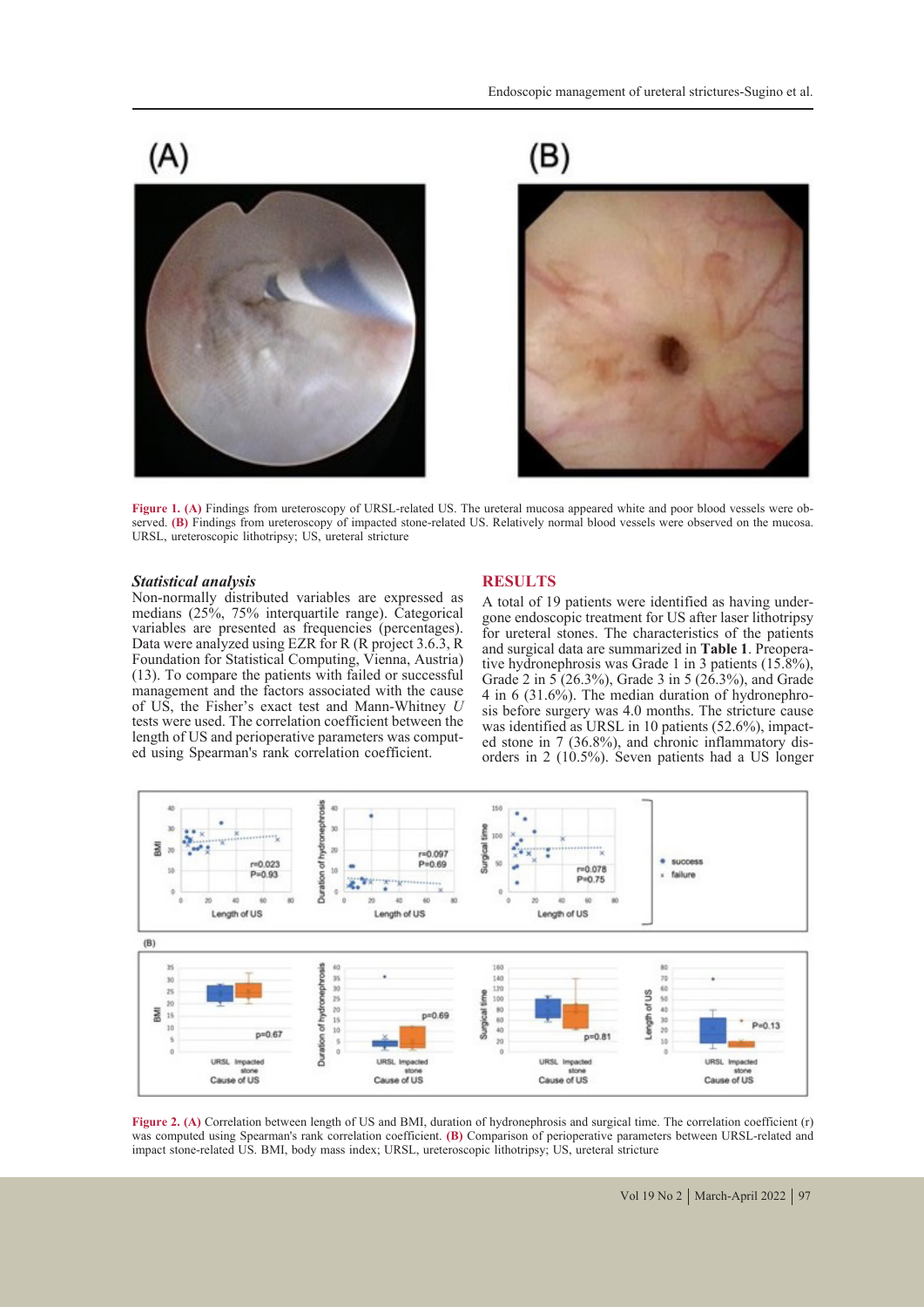than 15 mm. Prestenting 3 months before surgery was performed in 5 patients (26.3%). Eight patients (42.1%) underwent both LI and BD. Two patients (10.6%) underwent LI alone, while 3 (15.8%) underwent BD alone. A single stent was placed in 8 patients (42.1%) and double stents were placed in 9 (47.3%). We were unable to perform LI or BD in 3 patients (15.8%) as the stricture was too severe. Specifically, although we were able to insert the guidewire in 1 patient, imaging of the direction of incision was not possible and we placed a ureteral stent. In the other 2 patients, we were not able to insert the guidewire at all and we placed a nephrostomy tube in 1 patient. The median duration of the post-surgery follow-up was 654 days.

**Table 1** also classifies the data as treatment success or failure. The success rate of the treatment was 63.2% (12/19). URSL-related US occurred in 7 and 3 patients<br>in the failure and success groups, respectively ( $P =$ .004). The ureteral mucosa appeared to become white in color and poor blood vessels were observed in UR-SL-related US (**Figure 1A**). Contrarily, all 7 patients with impacted stone-related US were successfully treated with endoscopic management. Relatively normal blood vessels were observed on the mucosa in the impacted stone-related US (**Figure 1B**). Five patients in the failure group (71.4%) had a US longer than 15 mm, whereas only 2 patients in the success group  $(16.6\%)$ had a US longer than 15 mm  $(P = .045)$ . Based on the post-surgery follow-up, 2 patients in the success group (16.6%) underwent re-treatment. Specifically, 1 patient had the ureteral stent replaced and the other had LI at 1257 and 1735 days, respectively, from the first endoscopic surgery. Furthermore, 3 patients in the failure group (42.9%) underwent open surgeries and 1 patient (14.3%) underwent BD again.

operative parameters, as well as the comparison of pe-<br>rioperative parameters between URSL-related and im-<br>pacted-stone related US are shown in **Figure 2A and 2B**. The correlation coefficients between length of US and BMI, duration of hydronephrosis, and surgical time were 0.023, 0.097, and 0.078, respectively  $(P = .93, .69, \text{and } .75)$ . The median BMI, duration of hydronephrosis, surgical time, and length of US in the patients with URSL-related and impacted stone-related US were 24.4 and  $26.6 \text{ kg/m}^2$ , 4.5 and 4.0 months, 70.5 and 77.5 minutes, and 17.0 and 7.0 mm, respectively ( $P = .67, .69$ , .81, and .13).

## **DISCUSSION**

The development and innovation of endourologic tools has enabled urologists to choose endoscopic management techniques, such as endoureterotomy and endo-<br>scopic dilation, for patients with US.<sup>(14)</sup> These tech-<br>niques are safer and less invasive than open surgical repair; however, success rates vary widely between reports.(9,15) We would investigate the factors that influ- ence the success rate of the management for stone-re- lated US.

Intraoperative ureteral damage during URSL is one of the causes of US.(6) US caused by ureteral damage is as- sociated with ischemic changes, which results in lower success rates following treatment for US.<sup>(7)</sup> On the other hand, it is reported that stones embedded in the ureteral mucosa stimulate inflammation, which might result in US.(16) US caused by stones embedded in the ureteral wall does not always involve ischemic changes; there-<br>fore, relatively normal blood vessels may be observed on the mucosa (**Figure 1B**) and it is likely to be curable with additional treatment.<sup>(11)</sup> Netto et al. reported that the success rates of BD for non-ischemic and ischemic US were 89 and 29%, respectively<sup>(17)</sup>. In the current study, 52.6% of the USs were related to URSL; the success rate of the management for URSL-related US was significantly lower compared to that of the management for impacted stone-related US. The mucosal change in URSL-related US indicated ischemic change, which could result in a poor success rate. There were no significant differences in perioperative parameters, including the length of US, between the patients with URSL-related and impacted stone-related US. These data suggest that treating URSL-related US with endo- scopic management is challenging.

US length is thought to be an important predictor of the outcome after endoscopic management for US in sever- al reports. Netto et al. reported a lower success rate for the management of USs longer than 10 mm.<sup>(17)</sup> Thomas et al. reported a poorer outcome of BD for USs longer than 15 mm.(18) Meretyk et al. reported that the 20 mm length was the most reliable predictor of success rate of LI.<sup>(15)</sup> The current study demonstrated that more than 70% of patients in whom endoscopic treatment failed had a US longer than 15 mm. Moreover, the length of US poorly correlated with other perioperative parame- ters. According to these data, which are consistent with previous reports, our study revealed that a length of 15 mm was likely to be an important factor to affect success rate of endoscopic treatment.<br>Prior studies report that the duration of the US is associ-

ated with the success rate for endoscopic management. Byun et al. reported that the duration of US (shorter or longer than 3 months) was an important factor that affected the success rate.<sup> $(19)$ </sup> In contrast, Wolf et al. re-ported that the duration of the US did not significantly affect the success rate of US treatment.<sup> $(20)$ </sup> In the current study, the median duration of hydronephrosis before surgery was not significantly different between the patients with endoscopic treatment failure and success.

The success rate of LI using a holmium YAG laser was reported to be 67-68.4%.<sup>(21,22)</sup> Moreover, previous re-<br>ports demonstrated that the success rate of BD for US was  $50-76\%$ .<sup>(23,24)</sup> A Holmium YAG laser with both cutting and coagulating functions provides precise in- cision to a depth of the fat tissue outside of the ureter with effective hemostatic effect.<sup>(25)</sup> We assumed that the combination of LI and BD enabled the equally centered expansion of the lumen on the incision line, which prevented restenosis. However, the current study showed that there were no significant differences in the management between the patients with success or failure; 57% patients underwent both LI and BD in the failure group, whereas 33.3% patients underwent both proce- dures in the success group.

Ureteral stents are preoperatively used for avoiding in-<br>fection and kidney failure before the management of<br>urolithiasis. They dilate the ureteral lumen and straighten the ureter, which makes it easy to insert a ureter-<br>oscope or ureteral access sheath.<sup> $(26)$ </sup> For these reasons,<br>prestenting would also elevate the success rate of endoscopic management for US. In our study, all 5 patients with prestenting had successful endoscopic manage-<br>ment; therefore, we believe prestenting could contribute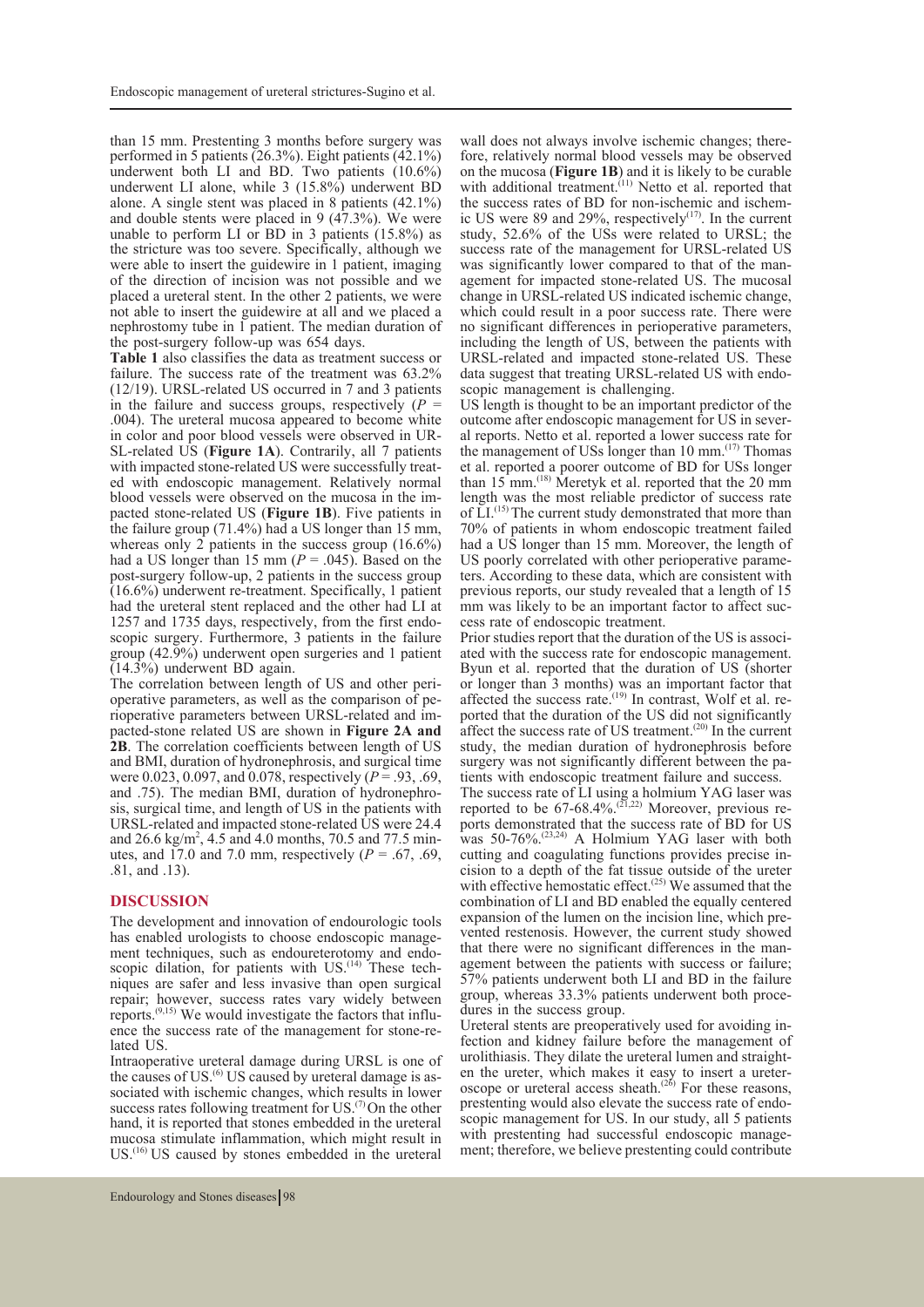to improved treatment success rates.

The placement of two ureteral stents was first reported in cases of malignant obstruction.<sup>(27)</sup> The authors suggested that two stents have more power to stand up to the comprehensive force of the tumor than one thick stent. The use of two ureteral stents has been applied for the management of benign US.<sup>(9,28,29)</sup> Some urolo-<br>gists prefer to insert as large of a ureteral stent as possi-<br>ble; however, larger stents cause ischemia of the ureter, which tend to develop restenosis.<sup> $(29)$ </sup> It is reported that two stents slide against each other via peristalsis of the ureter, which maintain the expanded lumen.<sup>(30)</sup> This mo-<br>tion may prevent ischemia or pressure necrosis of the ureter, which is believed to result in a better success rate; however, our study showed no statistical differ- ence in treatment success rates between the patients with single and double stents.<br>Our study is limited by its relatively small number of pa-

tients. Due to the nature of the disease, it was difficult to collect a large number of cases, even in this multicenter study. Therefore, we could not perform the multivariate logistic regression and interaction analysis of risk factors for unsuccessful treatment and care should be taken when interpreting the results. However, the significance of this study lies in the fact that it focused on the stricture associated with urinary stones and identified a lower success rate of US endoscopic management following damage during URSL. Moreover, given that identifying the beginning of US development was dif- ficult without close monitoring, we may not have been able to provide an accurate estimate of the US duration. Furthermore, although improvement of hydronephrosis was defined as successful in this study, other factors, e.g., change in split renal function, should have been assessed as well. Despite these limitations, we believe that our study findings will be helpful for choosing en- doscopic management or other options, such as open/ laparoscopic/robot-assisted reconstruction, as treatment for stone-related US.

#### **CONCLUSIONS**

URSL as the cause of US and US with a length of  $>$ 15 mm could affect the success rate of the endoscopic agement for US should probably be considered in the early stages.

#### **ACKNOWLEDGEMENT**

Not applicable

# **CONFLICT OF INTEREST**

The authors declare no competing interests.

# **REFERENCES**<br>1. Curhan 0

- **1.** Curhan GC. Epidemiology of stone disease. Urol Clin North Am. 2007;34:287-93.
- **2.** Ando R, Nagaya T, Suzuki S, et al. Kidney stone formation is positively associated with conventional risk factors for coronary heart disease in Japanese men. J Urol. 2013;189:1340-6.
- **3.** Preminger GM, Tiselius HG, Assimos DG, et al. 2007 guideline for the management of ureteral calculi. J Urol. 2007;178:2418-34.
- **4.** Taguchi K, Cho SY, Ng AC, et al. The

Urological Association of Asia clinical guideline for urinary stone disease. Int J Urol. 2019;26:688-709.

- **5.** Geavlete P, Georgescu D, Nita G, et al. Complications of 2735 retrograde semirigid ureteroscopy procedures: a single-center experience. J Endourol. 2006;20:179-85.
- **6.** Gdor Y, Gabr AH, Faerber GJ, et al. Success of laser endoureterotomy of ureteral strictures associated with ureteral stones is related to stone impaction. J Endourol. 2008;22:2507- 11.
- **7.** Roberts WW, Cadeddu JA, Micali S, et al. Ureteral stricture formation after removal of impacted calculi. J Urol. 1998;159:723-26.
- **8.** Fam XI, Singam P, Ho CCK, et al. Ureteral stricture formation after ureteroscope treatment of impacted calculi: a prospective study. Korean J Urol. 2015;56:63-7.
- **9.** Razdan S, Silberstein IK, Bagley DH. Ureteroscopic endoureterotomy. BJU Int. 2005;95:94-101.
- **10.** Ramanathan R, Kumar A, Kapoor R, et al. Relief of urinary tract obstruction in tuberculosis to improve renal function: analysis of predictive factors. Br J Urol. 1998;81:199-205.
- **11.** Lang EK, Fritzsche PF. Ureteral strictures. In: Lang EK, editor. Radiology of the lower urinary tract. Berlin: Springer-Verlag; 1994. p.  $33 - 40.$
- **12.** May PC, Hsi RS, Tran H, et al. The morbidity of ureteral strictures in patients with prior ureteroscopic stone surgery: multi-institutional outcomes. J Endourol. 2018;32:309-14.
- **13.** Kanda Y. Investigation of the freely available easy-to-use software 'EZR' for medical statistics. Bone Marrow Transplant. 2013;48:452-8.
- **14.** Richter F, Irwin RJ, Watson RA, et al. Endourologic management of benign ureteral strictures with and without compromised vascular supply. Urology. 2000;55:652-7.
- **15.** Meretyk S, Albala DM, Clayman RV, et al. Endoureterotomy for treatment of ureteral strictures. J Urol. 1992;147:1502-6.
- **16.** Dretler SP, Young RH. Stone granuloma: a cause of ureteral stricture. J Urol. 1993;150:1800-2.
- **17.** Netto Júnior NR, Ferreira U, Lemos GC, et al. Endourological management of ureteral strictures. J Urol. 1990;144:631-4.
- **18.** Thomas R. Choosing the ideal candidate for ureteroscopic endoureterotomy. J Urol. 1993;149:314A.
- **19.** Byun SS, Kim JH, Oh SJ, et al. Simple retrograde dilation for treatment of ureteral strictures: etiology-based analysis. Yonsei Med J. 2003;44:273-8.
- **20.** Wolf JS Jr, Soble JJ, Ratliff TL, et al. Ureteral cell cultures II. Collagen production and response to pharmacologic agents. J Urol. 1996;156:2067–72.
- **21.** Singal RK, Denstedt JD, Razvi HA, et al. Holmium: YAG laser endoureterotomy for treatment of ureteral stricture. Urology.